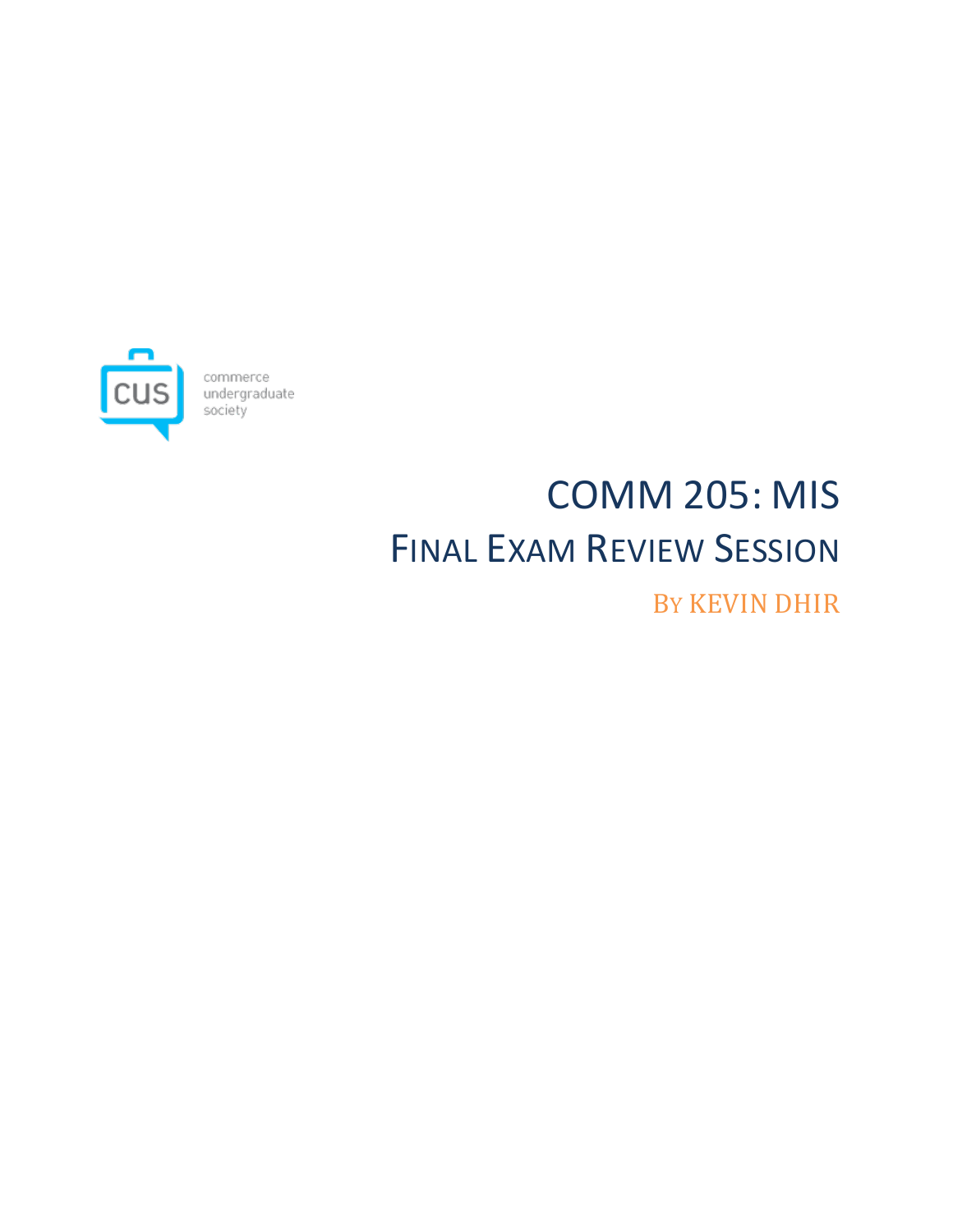# TABLE OF CONTENTS

- I. Table of Contents
- II. Introduction to BTM
- III. Business Processes, Information Systems, and Information
- IV. **""** continued.
- V. Introduction to ERPs
- VI. Database Concepts and Managing Data
- VII. Business Intelligence and Analysis.
- VIII. IT Architecture and Cloud Computing
	- IX. IS Development and Project Management
	- X. Information Security, Privacy, and Ethics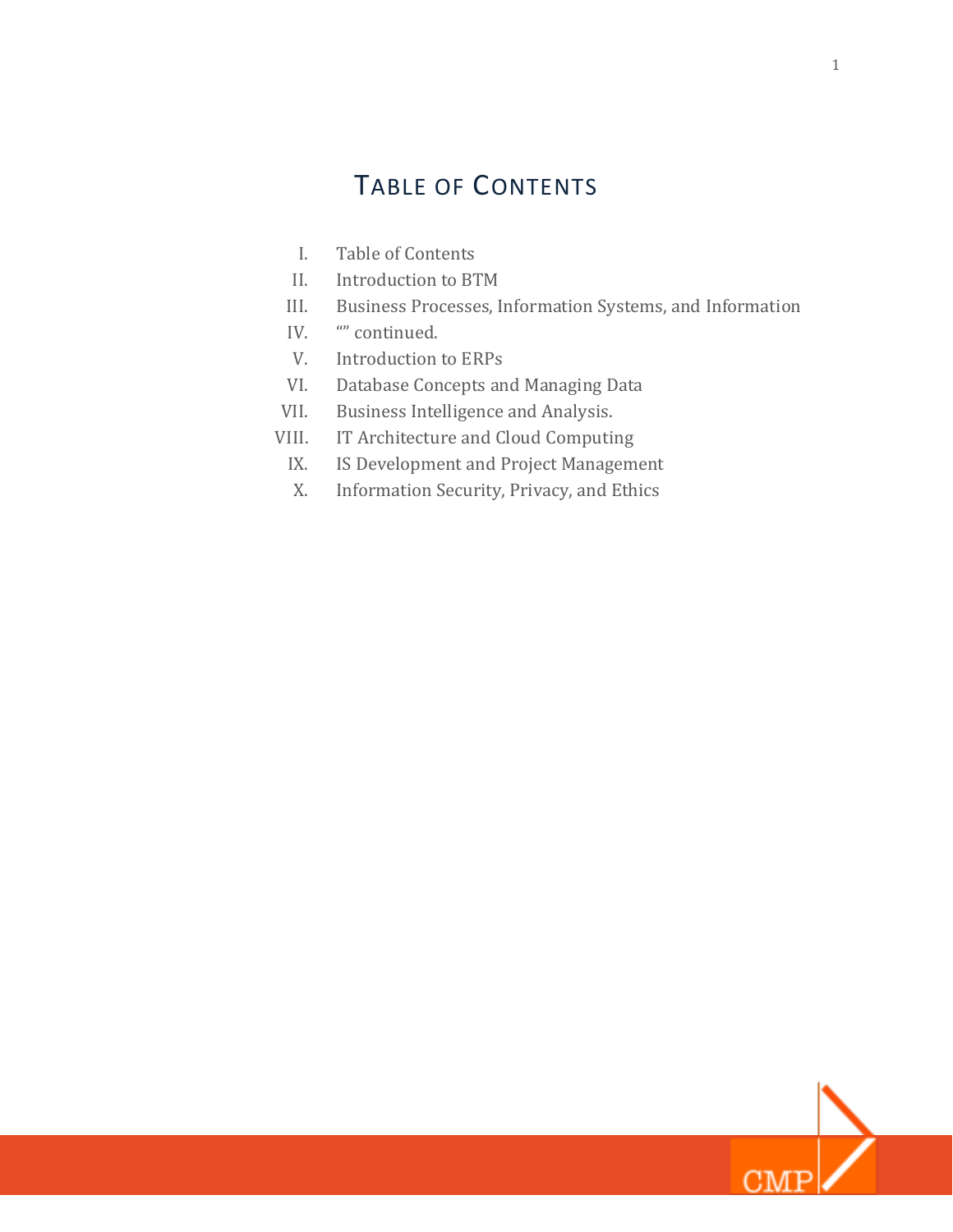### INTRODUCTION TO BTM

1. Define BTM and explain why we need to study BTM

Business Technology Management = set of processes and services uniting enterprise's business technology.

Business Technology = Information Technology (IT) applied to empower a business by streamlining processes or delivering business function

Literally EVERY business uses technology in some capacity. By studying BTM we can find out how we can maximize the potential and application of technology with respect to business. Whether we like it or not, we must continue to embrace and adapt new technology to keep a competitive edge.

2. Discuss the role of business managers in technology adoption and development

*What's the problem?* Old Generation vs New Generation. People at the top not knowing how BT is used in their company on the daily. **E.G.** When buying new laptops, who get the best ones? Managers. Who needs high processing power? The people doing the hard work below them!



3. The four critical dimensions of BTM.

Processes: Two main focusses, efficiency and effectiveness

Organization: Scope, and who is involved. Clear outlining of who a process is for, who it belongs to. **Participative Bodies, Centralized Bodies, Needs-Based Bodies.**

Information: Data Integrity, Availability, and Usefulness.

Technology: Ties together the above three and provides solutions for them. Good usage of technology *should* improve processes, provide valuable information, and be designed by the appropriate level of organization.

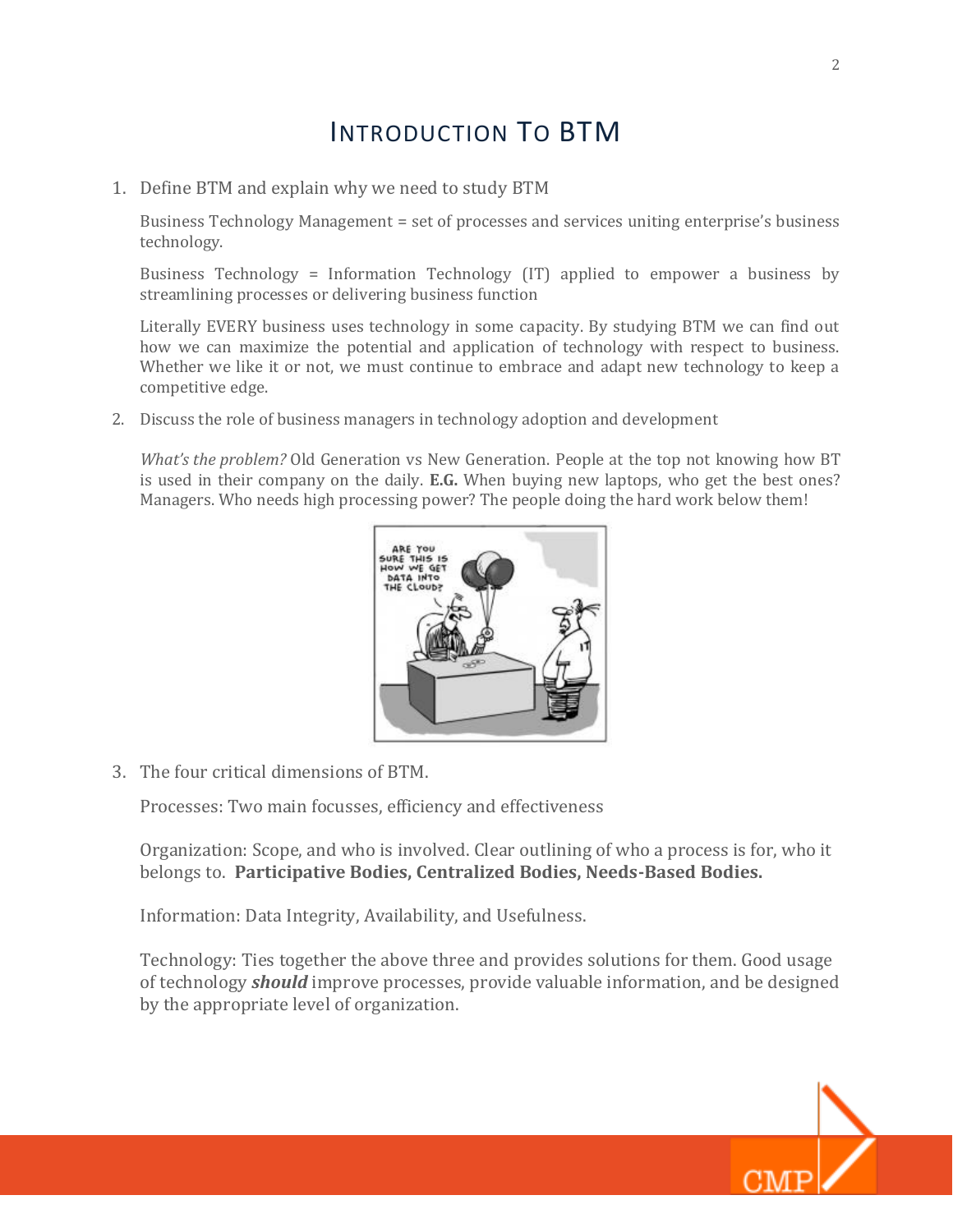# BUSINESS PROCESSES, INFORMATION SYSTEMS, AND INFORMATION

1. Explain what an information system is and describe its basic components.

**NOT** to be confused with information technology (tools). Information system is a collection of IT, the people using it, and the processes that it contributes to. It focusses on the manipulation of information for specific purposes. The components of an IS are:

- Hardware: Physical hardware such as the computer itself, keyboard, etc.
- Software: The generally user-facing program enabling hardware to process the data as well as allowing users to interact with said data
- Network: Connects users, information, etc. Internet, Intranet.
- Data: The facts manipulated by the system.
- Process/Procedure: The steps taken to carry out a specific business procedure and thereby accomplish the desired outcome
- People: The most important component of an IS, the users directly involved with the management, end-usage, creation of the IS

An IS does not do the business process itself. It enables the people who use it to do their work more successfully. Without the people (particularly those who understand the data), it can be useless.

Data vs Information: Data is raw, unprocessed. Information is useful for humans and easily interpreted for decision making.

A good data system is fast, user friendly, inexpensive, efficient, and helps automate business processes.

2. Explain business processes and discuss the importance of business process management.

Business Processes = structured activities or tasks that serve a specific goal (providing a service, creating a product). The flowchart of sequences needed to accomplish said goal makeup the process. Not limited to MIS.

This course focusses on the importance of optimizing business processes. How do you optimize them? Identify bottlenecks, eliminate redundancies, eliminate redundancies, combine related activities, capitalize on existing smooth processes. If you do not optimize, you will fall behind competitors.

Particularly important and vulnerable business processes are cross-functional (multiple teams involved), and customer facing processes.

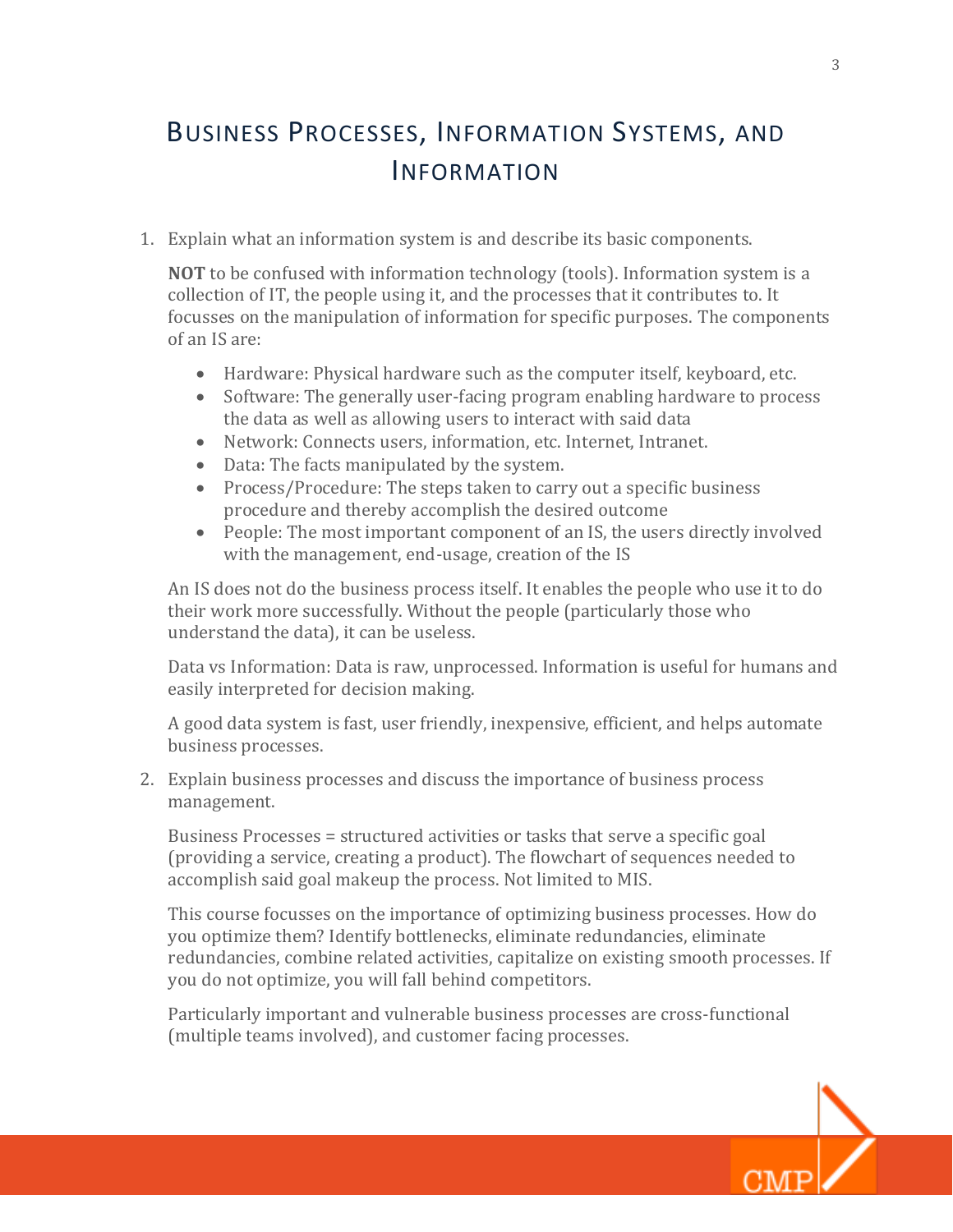A company should attempt to change a business process if there current one is not up to industry standard.

#### **Scope of Business Processes:**

Transaction Processing Systems, used routinely in the day to day.

Management Information System, used less frequently but still highly important, main use case is for allocation of resources.

Executive Support System, used by the business leader to make organization-wide decisions. Infrequent use.

**Information Systems** can improve components of business processes through automation, data flow improvements, direct activity improvements, procedural improvements.

**Business Process Management** is the continuous improvement of business processes to align with the wants and needs of clients. Optimize effectiveness and efficiency to improve the result for the client.

**How to succeed when thinking about business processes?** Ask WHY? WHY do we do things the way we do. Where is the inefficiency? Is this needed? Why don't we have this? WHY?!

Watch…

What is BPM? By PNMSoft on YouTube (3:10).

1 – What is an Information System by Charlie Love on YouTube (2:58).

On the exam, think carefully about what they are asking. Who is the process for? What is the goal? How does it happen? What tools do we have? How can we optimize to *reduce redundancies, eliminate bottlenecks***?**

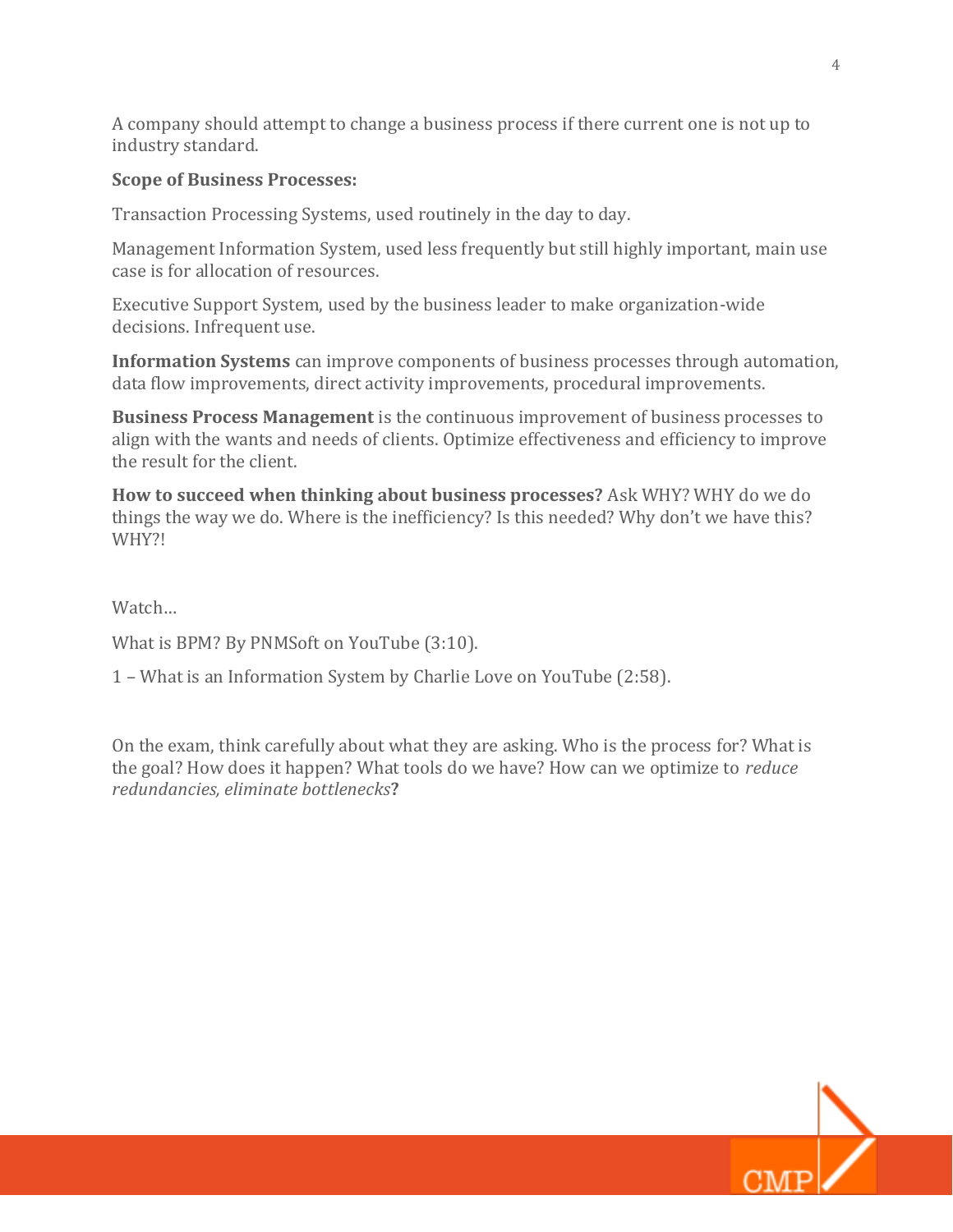# INTRODUCTION TO ERPS

1. Explain the purposes of Transaction Processing Systems (TPS) and its relationship with other information systems.

Transactions are literally any business event that generate recordable data. They are, as the name implies, collected, processed, and managed by a TPS. They then get stored in a database. There are four major requirements of a database:

- a. Allow for concurrent updates without collision (mutual exclusion of info)
- b. Protected from inconsistencies because of failure
- c. All transactions must be reversible
- d. An audit trail to track all transactions must be available

Other important requirements of TPS's (which, by extension, manage databases) include performance, availability, integrity of data, ease of use, and modular growth.

2. Describe Enterprise Resource Planning Systems and their associated benefits and challenges.

Rather than have a separate solution for every arm of the business, keep it all together and accessible through one platform: an ERP. Eliminates data redundancy and time-lag. Reduces bottle necks, because one does not have to wait on every other department. Automates processes and mundane tasks. Creates a 'paper trail' of all business events. Able to make a custom fit solution to a business. *OracleERP, NetSuite, OpenERP*

The NetSuite assignment wasn't for you to learn to click buttons. It was for you to learn about the many different things an ERP can do. All those different roles can be fulfilled from one solution. Data can be shared across functions.

Difficulty is to create a custom solution for specific business practices. That is what companies like SAP charge clients \$\$\$ to do.

**Gap Analysis** – Differences between business requirements and what the system can do. **Customization** – How much can we personalize this ERP to be the perfect solution for us? **Change Management** – How costly (TIME) is the transition to this new system going to be, and is it worth switching off our current solution?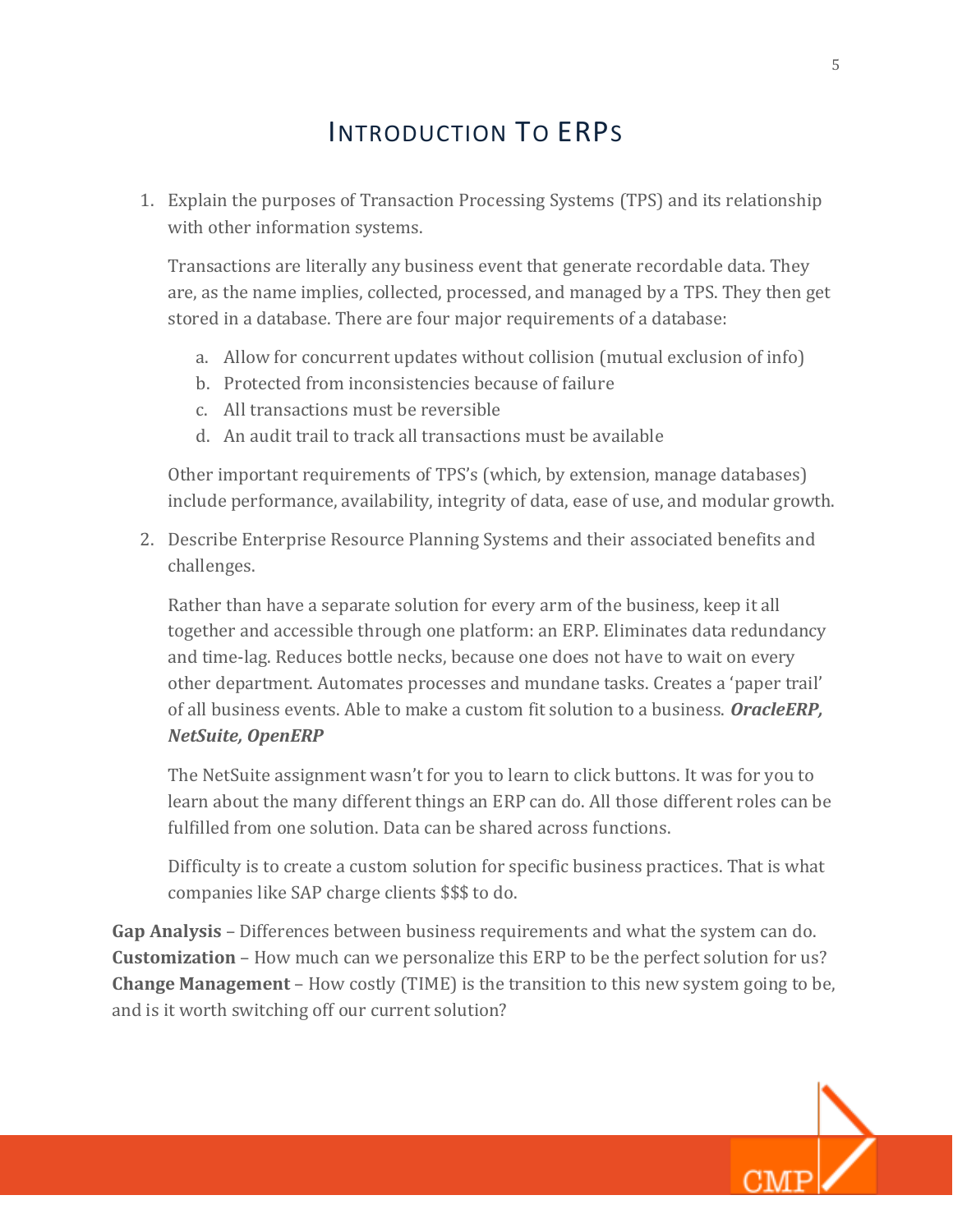#### DATABASE CONCEPTS AND MANAGING DATA

1. Explain the importance of databases.

Where else would we store our data? An excel spreadsheet? **WRONG!** We store all our transactional data (remember: transaction = any business event that generates data) in a **database**. An info system is what manages the access to the database.

Why a database and not just a bunch of excel sheets? The concept of being **relational.** There are almost no data redundancies in a database. Instead, there are pointers between the potentially **thousands** of tables within a data between records. Rather than store the data again in a new record, we instead just point from one record to another record. Databases also allow for access control (privacy) as well as data integrity checking.

**Database Management Systems (DBMS)** are used to operate on databases. There are also entire branches of programming languages (SQL) that are used to operate across databases. A data science degree is literally for one to master databases. From a software perspective, databases are **super important**.

2. Fundamental concepts of a relational database

Jargon: Rows = Records, Columns = Fields

In order of scale… Database (many files) -> File (also known as a table, composed of many related records) -> Record (a logical grouping of related fields) -> Field (a single fact / data point). What's a logical grouping? Grouped by city, person name, etc.

All fields in a record are information logically placed there because they belong to that primary key. **A primary key** is a field that is unique to a record. It can be composed up of multiple fields (e.g. first AND last name). (Atomic vs Composite)

Queries allow us to get subsets of data from a database.

Common DBMS's = FileMakerPro, Microsoft Access, MySQL

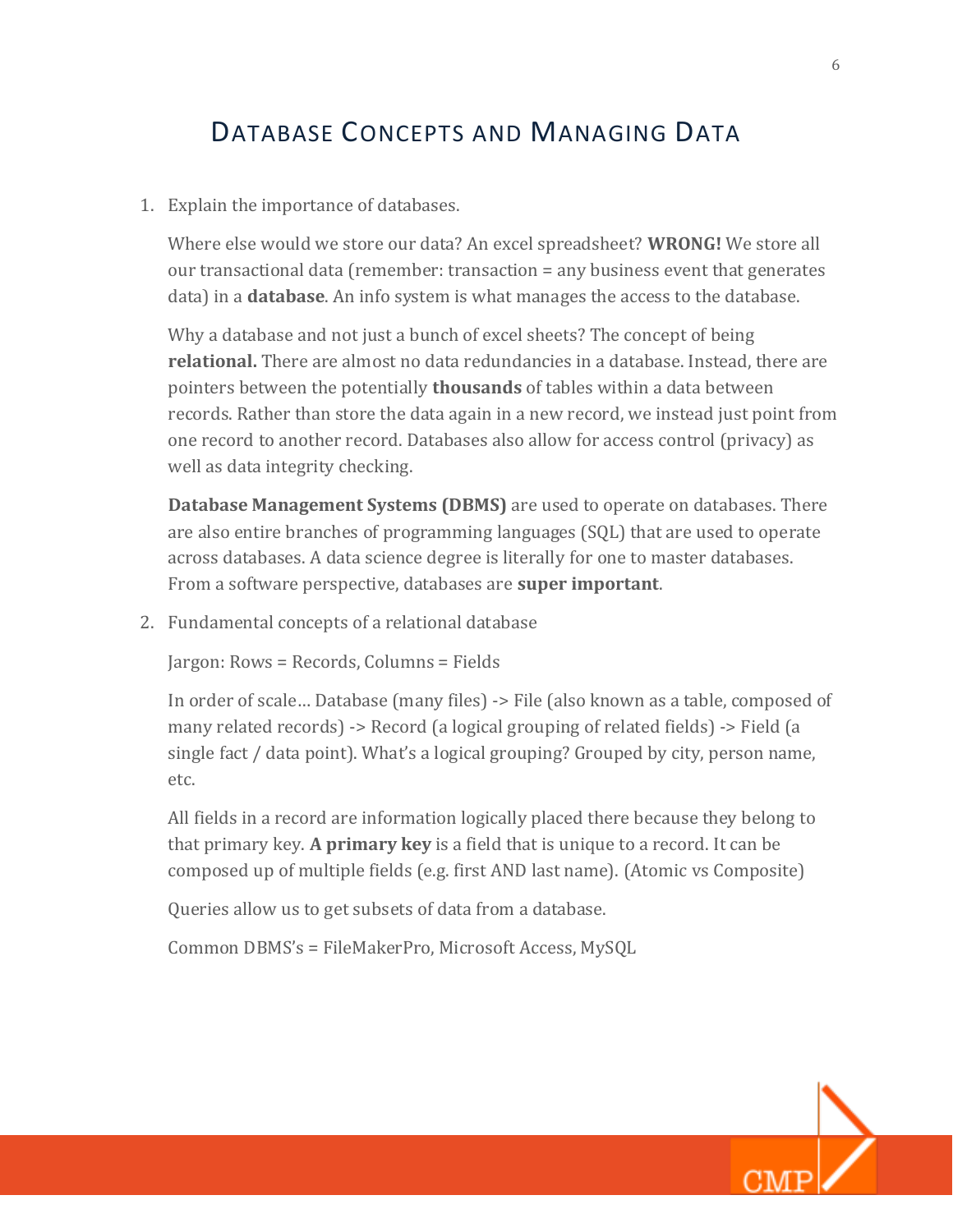## BUSINESS INTELLIGENCE AND ANALYTICS

1. Describe business intelligence.

Business Intelligence refers to the information that is used to support decision makers. It includes the set of processes, strategies, technology, data, and applications that enable the decision maker to make informed decisions. One of the largest assets a company has is their Business Intelligence. Data is valuable: how can a company best use their data to improve themselves and leverage an advantage? Business Intelligence can be used to help answer questions about what is going on in the business.

Three main forms: Strategic, Operational, Tactical.

2. Describe the fundamental concepts of data warehouses, data marts, OLAP, and data mining.

Mainly terminology.

A data warehouse is used to aggregate a logically collected set of information across the operations of a business. It is built up from the raw data from many different databases.

A data mart is a subset of the data warehouse, for a specific purpose.

OLAP = Online Analytical Processing or Multidimensional analysis. A table is two dimensions. What if we had another, third dimension of depth? This stuff is super technical. I highly doubt you'll be asked incredibly in depth questions pertinent to this. OLAP allows for an even more in depth aggregation of data. It allows analysis over yet another dimension.

Data Mining is the process of extracting information for decision makers from raw data. Drilling down is to get more specific, drilling up is to get more general. Data mining allows trend analysis over raw data.

A business intelligence dashboard is the main hub for all this data. For instance, Bloomberg terminals are business intelligence hubs used in the finance industry. They allow extensive processing of raw data.



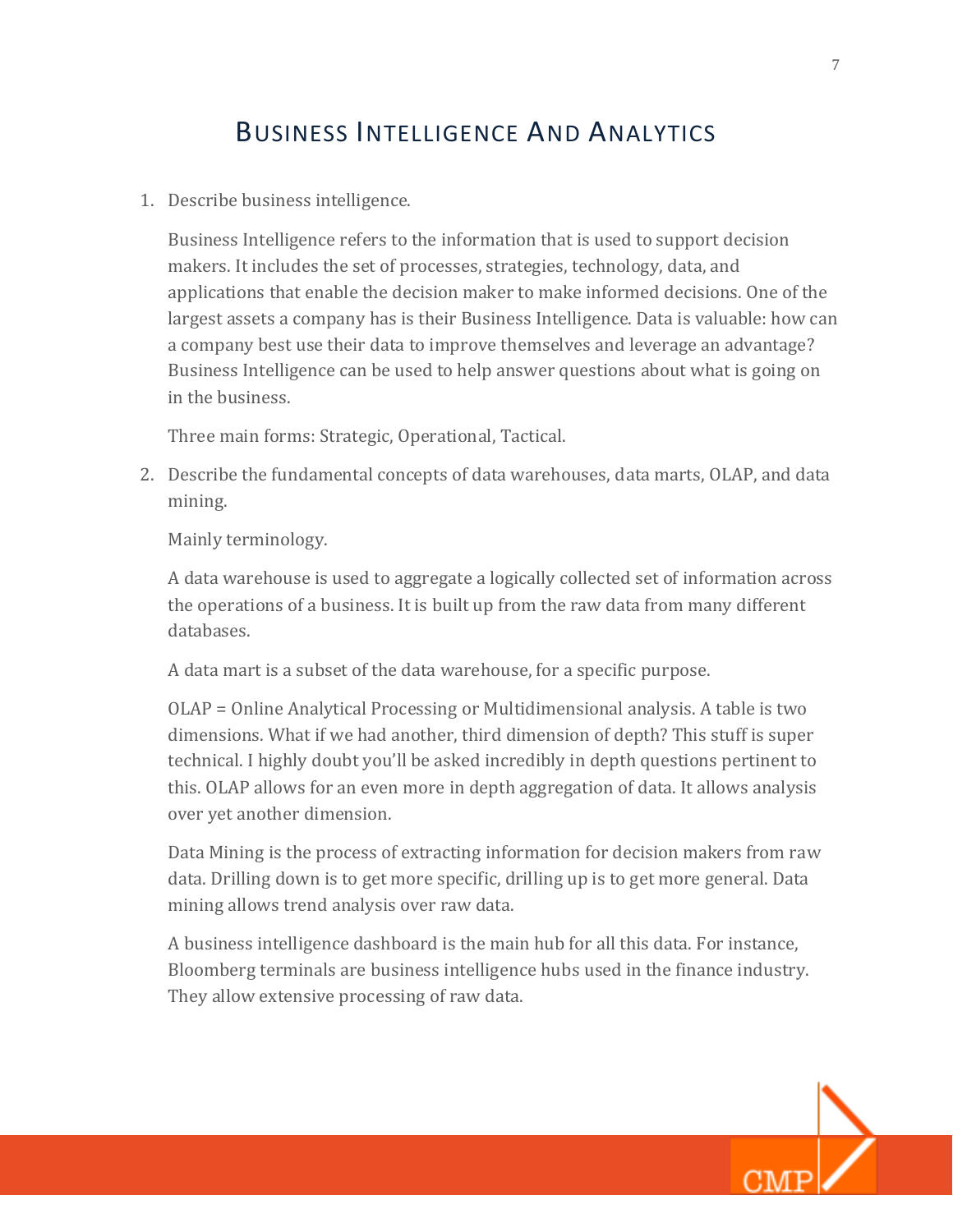## IT ARCHITECTURE AND CLOUD COMPUTING

1. Explain the relationship between business strategy and IT architecture.

A business will achieve success by creating a mutual understanding between the technology department and the business department. Understanding the business needs and strategies and building technology to solve those, as well as developing the business needs with the technology capabilities in mind.

There are significant cultural differences between IT professionals and business professionals. Having a clearly communicated IT architecture (policies, goals, capabilities) as well as a business strategy that is understandable can bridge these gaps.

2. Explain cloud computing and discuss the business benefits of cloud computing.

Cloud computing is super complex, but that's not what it means in the terms of this course. Cloud computing is the ability to have a shared pool of technology resources available at any time across the entire world. It allows the rapid transfer of information.

Main cloud operations:

IaaS – Infrastructure as a Service – Computer hardware / networking equipment on a pay per use basis.

SaaS – Software as a Service - Online applications on a pay per use basis.

PaaS – Platform as a Service – Full hardware / software solutions on a pay per use.

https://www.youtube.com/watch?v=j0hbTAU40PI Check this out!

#### **WHY WOULD THIS BE WANTED?**

Modular scaling. No heavy upfront investment. Better performance. Globally accessible. Cheaper and more efficient.

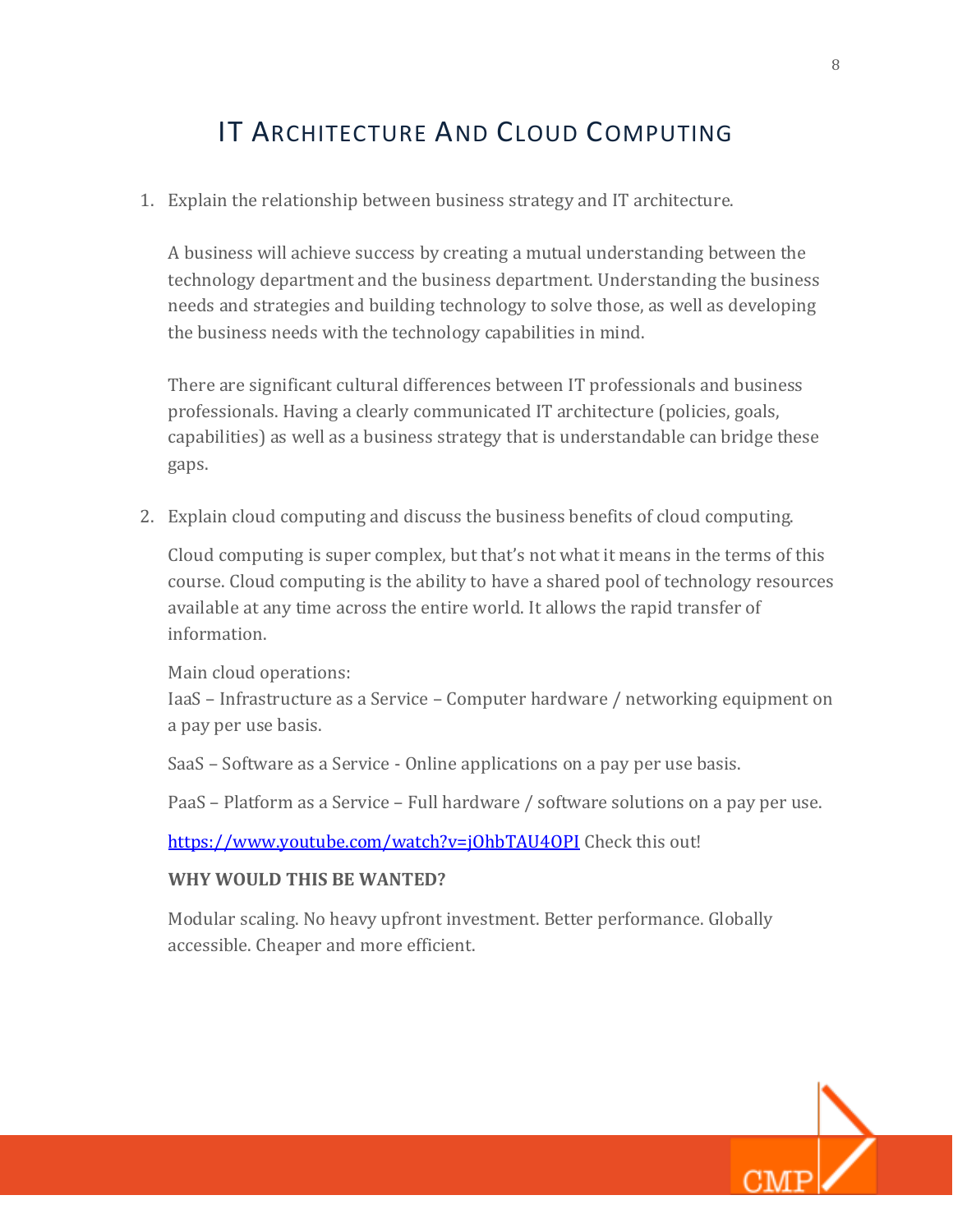#### IS DEVELOPMENT AND PROJECT MANAGEMENT

1. Describe the seven phases of the system development life cycle (SDLC).

**Planning**: Main Goal, is the project feasible? What will our system accomplish? **Analysis**: What function will the system perform? Create system requirements doc. **Design**: How will the system actually work? Architecture decisions. Make or buy? **Development**: Either build the system or acquire it. Either way, need to… **Testing**: Test the system extensively to make sure it works. **Implementation**: Training. This is one of the hardest stages. New user adoption, through training sessions, user documentation, etc. **Maintenance**: Performance updates, bug fixes, etc.

#### **Main system development methods:**

Waterfall (very seldom used), sequential, 'get this done then that done'.

Prototyping, get user requirements, build initial version, make a final version by improving prototype based on user feedback.

Rapid Application Development, similar to prototyping, but more user involvement, and more iterations.

Agile Development, the above but on steroids. Weekly iterations of the product. Tons of room to change project direction. Lots of user input. Start with an MVP.

2. Explain the fundamentals of project management.

Projects fail. A lot. Scope Creep is one of the biggest factors that you should know about. Continuous changes to project's capabilities end up outgrowing the scope and capabilities of the team.

A project manager applies their expertise on the tools, requirements, and guides the project towards completion. Tools at their disposal include **Gantt Charts**. A clear outline of deliverables and milestones can keep a project on track.